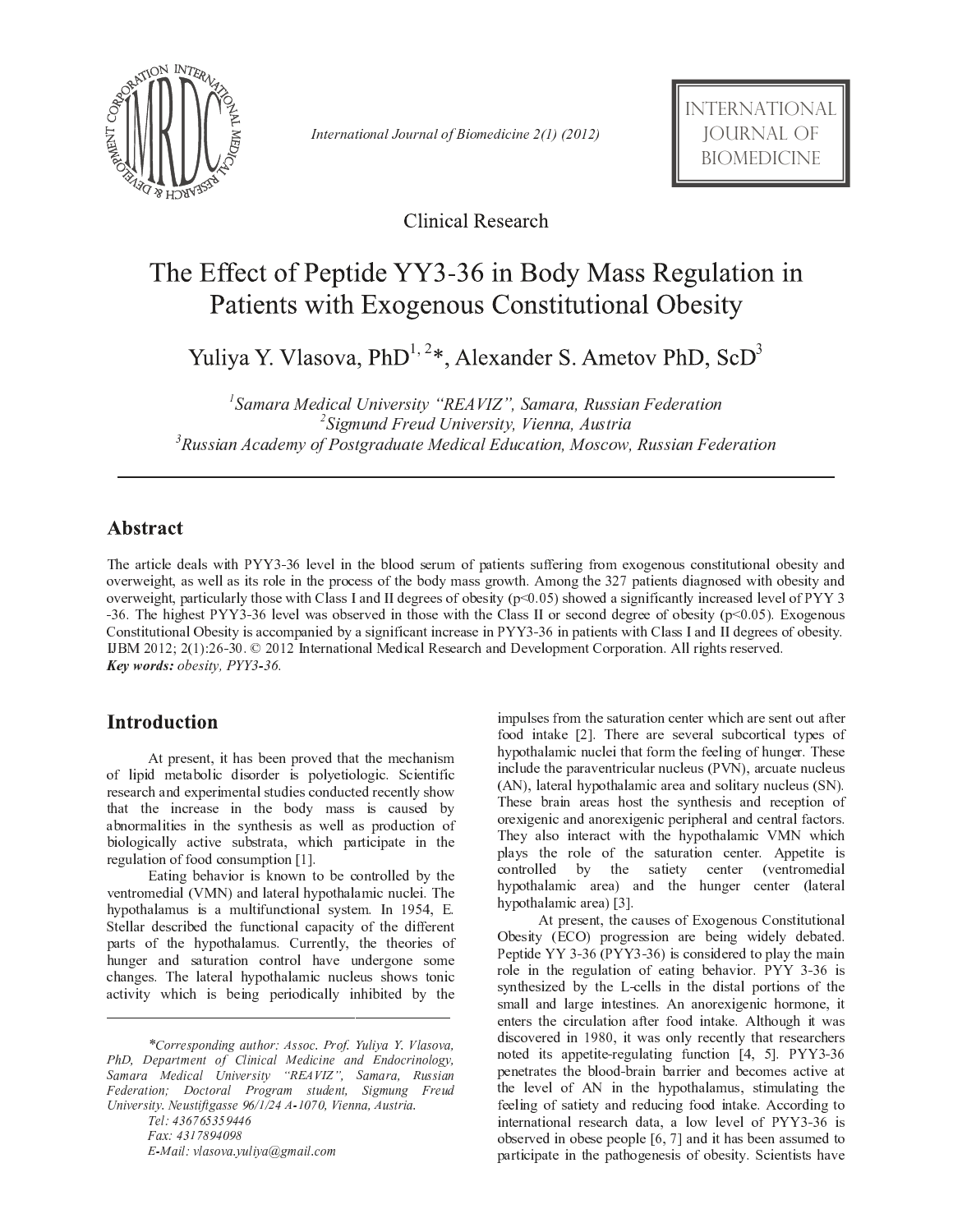proved that in obese patients PYY3-36 synthesis is 30% less compared with the norm [8]. It is therefore necessary to point out that the peptide level increases post prandially and its basal rate should not be regarded as the only marker of its secretion. Recent research data reveals that increased fat and protein intake can lead to the long-term increase in PYY3-36 postprandial concentration [9]. Scientists' desire that the data collected will promote the development of new methods of treating obesity.

However, the PYY3-36 level of in ECO patients in Russia has never been diagnosed. No research related to the excess of body mass and hormonal-metabolic dysfunctions is available. Therefore, investigating the PYY 3-36 secretion has become a matter of great necessity. A good understanding of the interaction between PYY 3-36 circulation and the risk of endocrine dysfunction occurring becomes crucial in the selection of the correct treatment method of body mass stabilization in obese patients.

The *purpose* of the following research was to investigate the features of lipid exchange and to determine the PYY 3-36 level in the blood serum of ECO patients and those who were overweight, to analyze the features of the ECO course and to scrutinize the influence of PYY 3-36 on body mass changes.

## **Material and Methods**

In all, 327 people (228 women and 99 men, residents of Moscow and Kirov) participated in the study. Annually, they gained 5 kg or more in their body mass. All the patients work in large companies, where medical check -ups are held on a regular basis. The choice of large enterprises is explained by the examination of more employees in different age groups.

Anthropometric indicators were measured: height, body mass, body mass index (BMI), and waist circumference (WC). BMI is a result of body mass  $(kg)$ divided by the squared height (m). Electronic scales were used to record body weight, waist circumference was determined with a measuring tape and height with an auxanometer. The BMI was calculated according to the WHO classification of 1997. For instance, if the IMT was 25-29  $\text{kg/m}^2$ , excessive body mass was diagnosed; if it equaled  $30.0-34.9 \text{ kg/m}^2$ , Class I degree of obesity was recorded; if it were 35.0-39.9 kg/m<sup>2</sup> Class II degree and if 40  $\text{kg/m}^2$  and above, Class III degree of obesity. The patients were included in the study based on the following criteria: BMI $\geq$ 25 kg/m<sup>2</sup> and a dysfunction of 5 years'

duration or more. Patients with the following criteria were not included in the study: those with endocrinal genesis of obesity, serious course of concurrent pathology, decompensation of hemodynamics and carbohydrate metabolism, substitutive therapy with thyroid medicines, glucocorticosteroids and hormonal therapy in climacteric.

The PYY3-36 level was determined in the blood serum using the Enzyme-linked immunosorbent assay (ELISA) DSL-10-33600 kit. Laboratory indicators were recorded in the laboratory of clinical immunology along with the radio-immunological analysis group in the Russian Cardiology Scientific and Production Complex RosMed Technology (Head - Prof. V. P. Mosenko). Rates of 29-125 pg/ml on an empty stomach were considered normal.

The Dual Energy X-ray Absoptiometry method was used to examine the patients' body composition in the radionuclide diagnostics laboratory of N.A. Semashko Railway Clinical Hospital (Head - S. A. Sovtsova, PhD).

Statistical analysis of the data collected was performed with the software Statistic SPSS 12.0 for Windows. Method  $\chi^2$  and the Kruskal-Wallis analysis were applied to evaluate the differences among the groups. When testing the hypotheses, the critical value level  $p$  was found to be equal to 0.05. To evaluate the interaction of quantitative attributes, Spearman's rank correlation coefficient was applied. Data was presented in the form of a median, the  $25<sup>th</sup>$  and  $75<sup>th</sup>$  percentiles.

### **Results and Discussion**

The vast majority of patients included in the study were obese. Overweight patients constituted the 1<sup>st</sup> group, Class I degree of obesity patients formed the  $2<sup>nd</sup>$  group, Class II degree comprised the 3rd group, and Class III degree comprised the  $4<sup>th</sup>$  group. It was shown that 38 patients (11.6%) had excess body mass and 289 patients (88.4%) were diagnosed with different degrees of obesity (Table 1.) Abdominal type of obesity was observed among 73.7% females and 37.5% males.

Based on the inclusion criteria, all the patients had excessive body mass or a certain degree of obesity. Figure 1 presents the general tendency of body mass increase among the ECO and overweight patients. The most significant body weight increase was observed in the Group 3 patients. Therefore, it becomes necessary to emphasize the fact that this group shows higher PYY3-36 rates  $(p<0.05)$ .

| Table 1.                       |  |
|--------------------------------|--|
| Patients' anthropometric data. |  |

| Indicator     | Group 1<br>$(N=38)$ | Group 2<br>$(N=97)$ | Group 3<br>$(N=78)$ | Group 4<br>$(N=114)$ |
|---------------|---------------------|---------------------|---------------------|----------------------|
| Age (years)   | 39(35, 43)          | 35(29, 47)          | 46(40, 49)          | 45(38, 50)           |
| BMI, $kg/m2$  | 28(25, 29)          | $32(32, 34)^*$      | $37(37, 39)^*$      | $44(42, 48)^*$       |
| Body mass, kg | 76 (72, 87)         | $94(89, 105)^*$     | $102(93, 112)*$     | $121(113, 131)^*$    |
| WC, cm        | 97(85, 100)         | $106(100, 110)^*$   | $114(107, 120)^*$   | $127(114, 136)^*$    |

**Notes:** median  $25^{th}$  and  $75^{th}$  percentile is shown;

\*p<0.05 compared to the  $1^{st}$  group (Mann-Whitney criterion).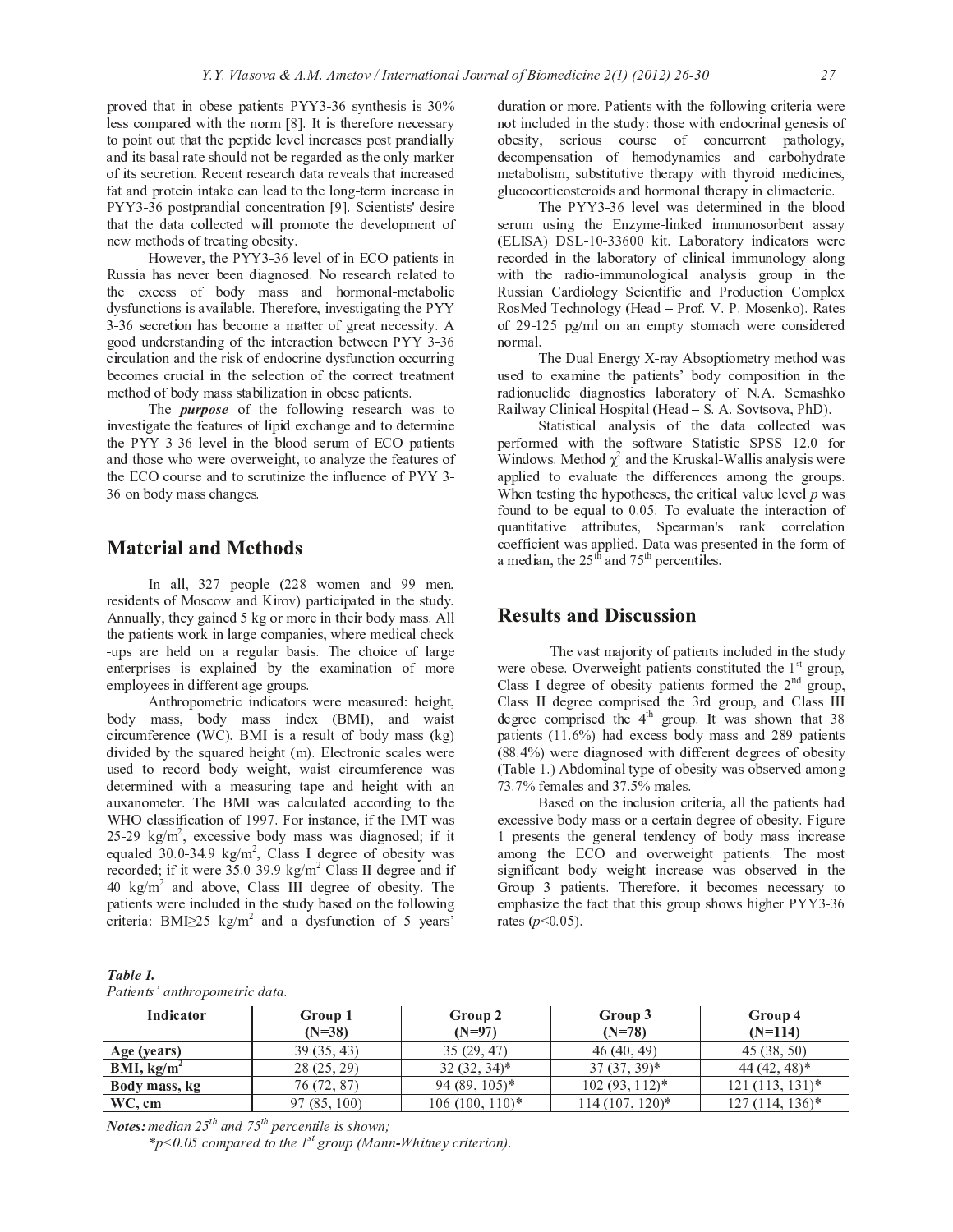Dysfunction of the processes which maintain stable body mass can be the cause or the result of regulatory system disorders at all levels (mainly ensuring nutrition

and the associated processes). The following differences were marked in the study of the PYY3-36 level in the patients studied (Table 2).

#### Table 2.

General PYY3-36 level in patients with exogenous constitutional obesity and excessive body mass in relation to the obesity degree.

| Indicator        | Group 1                               | Group 2          | Group 3                | Group 4                     |
|------------------|---------------------------------------|------------------|------------------------|-----------------------------|
| $YY3-36$ , pg/ml | וררו<br>80<br>(44,<br>---             | 186)*<br>94 (58, | $306$ <sup>*</sup><br> | 135<br>86<br>56.135         |
| $\%$ fat         | $\gamma$<br>35 (20)<br>ر د ريد<br>--- | $(46)^*$<br>41   | $(50)^*$<br>(43)<br>44 | $51$ $*$<br>14 <sup>7</sup> |
|                  |                                       |                  |                        |                             |

**Notes:** median 25<sup>th</sup> and 75<sup>th</sup> percentile is shown:

\*p<0.05 compared to the  $1^{st}$  group (Mann-Whitney criterion).

#### Figure 1.

Average annual body mass increase among patients with obesity and overweight according to the questionnaire.



The concentration of PYY3-36 in the blood serum considerably increased on an empty stomach. Typically, the PYY3-36 content (compared with overweight patients) is 1.17 times higher in patients with Class I degree of obesity  $(p<0.05)$  and 2.1 times higher in patients with Class II degree  $(p<0.01)$ . As the body mass indicator grows, the same is seen occurring in the PYY3-36 secretion ( $p$ <0.05) (Fig. 2).

# Figure 2.

PYY3-36 level among ECO and overweight patients.



The characteristic feature of the body composition in ECO patients is the increase in the total fat compared with overweight persons. It was found to be 1.17 times higher for the patients having Class I degree of obesity  $(p<0.05)$ , 1.25 times for the Class II degree  $(p<0.05)$  and 1.45 times for the Class III degree  $(p<0.01)$ . The PYY3-36 level was observed to have risen along with body mass.

An analysis of the correlation between the fat exchange dysfunction parameters (percentage of fat) and the PYY3-36 level in ECO patients revealed a relationship between the total fat and PYY3-36 concentration  $(r=0.42)$ ;  $p<0.01$ )

The study conducted reveals that the total PYY3-36 concentration changed with the increase in body mass in ECO patients and it can be considered the marker of lipid exchange (Fig. 3).

#### Figure 3.

PYY3-36 level and percentage of total fat in ECO and overweight patients.



The PYY 3-36 level was found to be markedly higher in the third group (Class II degree) rather than in the first ( $p<0.05$ ), second (Class I degree,  $p<0.05$ ) or fourth groups (Class III degree,  $p<0.05$ ). An insignificant decrease in the PYY3-36 concentration in obese patients with Class III degree confirms the presence of other factors participating in the process of catabolism. Data collected shows the possible influence of PYY3-36 on a change in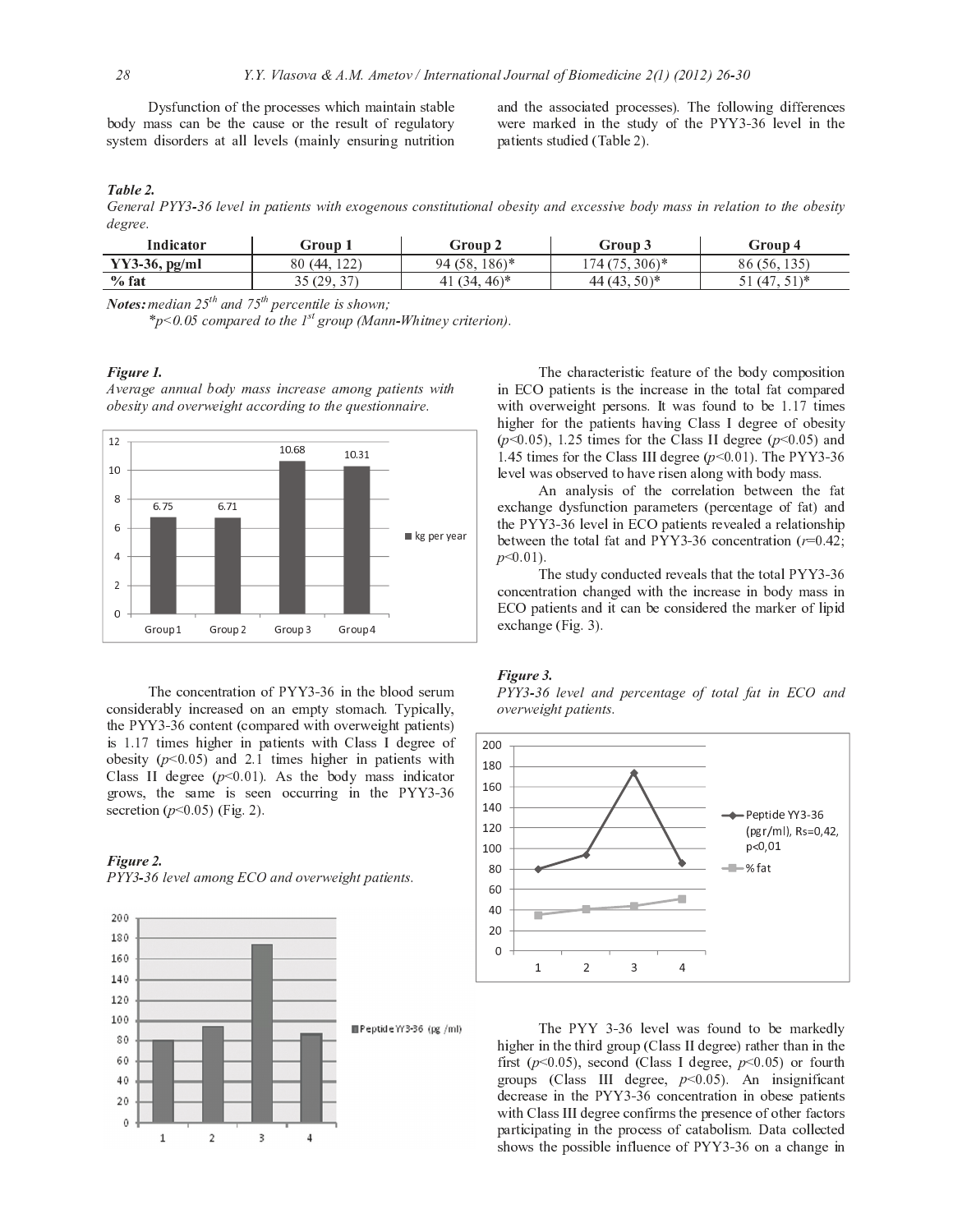the body mass in ECO patients. Regarding obesity in the light of the hypothalamic-pituitary-adrenal dysfunction concept (which explains the pathological reactions of the body through fat exchange dysfunctions) the PYY3-36 level can be considered the marker of dysfunctions in body mass regulation.

It is a known fact that neurons from the hypothalamic arcuate nucleus are involved in the regulation of nutritional behavior. These neurons are the first to respond to the satiety signals from the gastrointestinal tract (GIT). They transform the information into a neuronal response by the secretion of anorexigenic (appetite lowering) and orexigenic (appetite stimulating) neuropeptides and pass the signals on to the second-order neurons. They localize in the paraventricular and lateral hypothalamic nuclei.

However, a significant difference in the concentration of PYY3-36 was observed in ECO patients (compared with the group of patients with excess body mass), which reflects the features of secretion of this peptide for this category of patients examined. International research data proves that obese persons have low endogenous levels of PYY3-36 [11]. And the level of this peptide changes depending on the intake and content of the food, which is why it is advisable to measure its concentration first on an empty stomach and then after a meal. Our data corresponds to other research results. In the experiment the PYY3-36 level was found to increase considerably after food intake, as glucose-containing foods induce a significant increase in the PYY3-36 level, postprandially, in laboratory animals. The boost in the protein and fat concentration in food may cause a longterm increase in the PYY3-36 level, which gives a stronger feeling of satiety for a longer period of time [12].

At present, researchers know that a diet with less than 40% protein and less than 25% fat a day boosts the PYY3-36 concentration in the blood plasma rather than a diet with daily protein of less than 25% and less than 40% fat. This reveals the important role of proteins in the secretion of this peptide. However, it is not yet known how the proteins regulate the secretion of this hormone [13]. The results of our research show that obese persons develop an increased basal level of PYY3-36. Besides, ECO patients show resistance to this peptide, according to the experiments over recent years [12]. Thus, there could be a possible influence of PYY3-36 on the hypothalamus in the zones which are directly connected to the regulation of nutritional behavior and energy balance in ECO patients  $14 - 18$ ]

Peptide YY3-36 is normally produced by the GIT cells in obese patients and its quantity reflects energy metabolism dysfunctions. This prompts us to think of new possible controlling mechanisms which peptide YY3-36 possesses in the process of Exogenous Constitutional Obesity. This finding, regarding the role of neuropeptides in the regulation and control of the digestion processes plays an important part in the understanding of obesity as a biological problem, which in turn will assist in finding the adequate therapeutical cure for it. Finding a therapy for this condition is a global concern for Medical Science.

### **Conclusion**

- 1. Body composition abnormalities are diagnosed in all ECO patients by the total fat increase in the body.
- $\mathcal{D}$ The Exogenous Constitutional Form of obesity is observed along with abnormality in the basal level of PYY 3-36; this can be the marker of energy balance dysfunction for this particular group of patients examined. Further investigation of the postprandial level of this peptide is warranted.

# **References**

- Schwartz MW, Woods SC, Porte DJr. et al. Central  $\mathbf{1}$ nervous system control of food intake. Nature. 2000; 404: 6778:661-671
- $2.$ Konturek PC, Konturek JW, Cześnikiewicz-Guzik M. et al. Neuro-hormonal control of food intake: basic mechanisms and clinical implications. J. Physiol. Pharmacol. 2005; 56(suppl. 6):5-25.
- Sahu A. Minireview: A hypothalamic role in energy  $\mathcal{L}$ balance with special emphasis on leptin. Endocrinology. 2004; 145:6:2613-2620.
- Batterham RL, Cowley MA, Small CJ. et al. Gut  $\overline{4}$ . hormone PYY(3-36) physiologically inhibits food intake. Nature. 2002; 418: 6898:650-654.
- Tatemoto K, Mutt V. Isolation of two novel 5. candidate hormones using a chemical method for finding naturally occurring polypeptides. Nature. 1980; 285: 5764:417-418.
- 6. Batterham RL, Cohen MA, Ellis SM. et al. Inhibition of food intake in obese subjects by peptide YY3 36. N. Engl. J. Med. 2003; 349: 10:941-948.
- 7. Grandt D, Schimiczek M, Beglinger C. et al. Two molecular forms of peptide YY (PYY) are abundant human blood: characterization  $in$  $of$  a radioimmunoassay recognizing PYY 1-36 and PYY 3-36. Regul. Pept. 1994; 51:2:151-159.
- $\mathbf{R}$ Frayn KN. Metabolic regulation. A human perspective. Blackwel Publisching Company. Oxford. United Kingdom. 2003; 441-446.
- Helou N, Obeid O, Azar ST. et al. Variation of 9 postprandial PYY 3-36 response following ingestion of differing macronutrient meals in obese females. Ann Nutr Metab. 2008; 52(3):188-95.
- $10.$ Belyakov NA, Mazurova VI. Obesity. Guidelines for physicians. St. Petersburg, 2003.
- $11.$ Viardot A, Heilbronn LK, Herzog H. et al. Abnormal postprandial PYY response in insulin sensitive nondiabetic subjects with a strong family history of type 2 diabetes. Int. J. Obes. 2008; 32: 6:943-948.
- Xu J, McNearney TA, Chen J. Impaired  $12<sup>7</sup>$ postprandial releases/syntheses of ghrelin and PYY (3-36) and blunted responses to exogenous ghrelin and PYY (3-36) in a rodent model of diet-induced